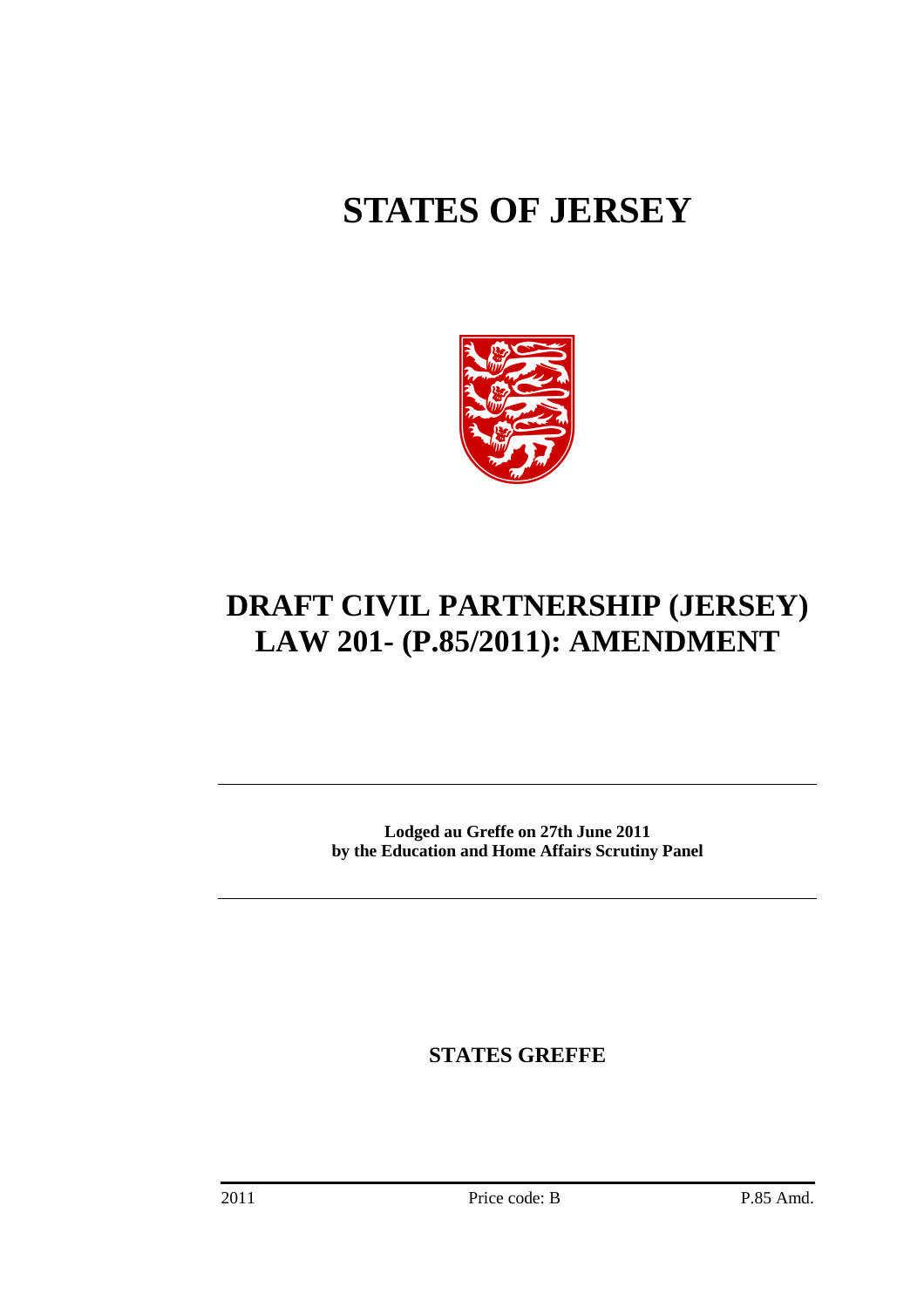# **PAGE 58, ARTICLE 71 –**

For Article 71 substitute –

#### **"71 Power to make further provision in connection with civil partnerships**

- (1) The States may by Regulations amend this Law so as to permit the solemnization of civil partnerships –
	- (a) in any building used as a place of worship by an established and recognized religion or church;
	- (b) by persons authorized to solemnize civil partnerships in any such building.
- (2) Regulations made under paragraph (1) may include provisions concerning –
	- (a) the registration of a building, or a part of a building, permitted to be used for the solemnization of a civil partnership pursuant to this Law, as amended by paragraph  $(1)$ ;
	- (b) the payment of such fees to the Superintendent Registrar in respect of any application, notice or certificate issued for the registration of such a building, or the attendance of any person at that building, as may be prescribed by Order;
	- (c) the authorization of a person or persons to solemnize or register civil partnerships in such a building;
	- (d) the duties required to be performed by an authorized person in connection with the solemnization of civil partnerships; and
	- (e) any other provision the States consider appropriate for the purposes of paragraph (1).
- (3) The States may by Regulations make such amendments to any enactment, including any provision of Schedule 4 that is not in force, as appear to the States to be expedient –
	- (a) for the general purposes, or any particular purpose, of this Law;
	- (b) in consequence of any provision made by or under this Law; or
	- (c) for giving full effect to this Law or any provision of it.".

#### EDUCATION AND HOME AFFAIRS SCRUTINY PANEL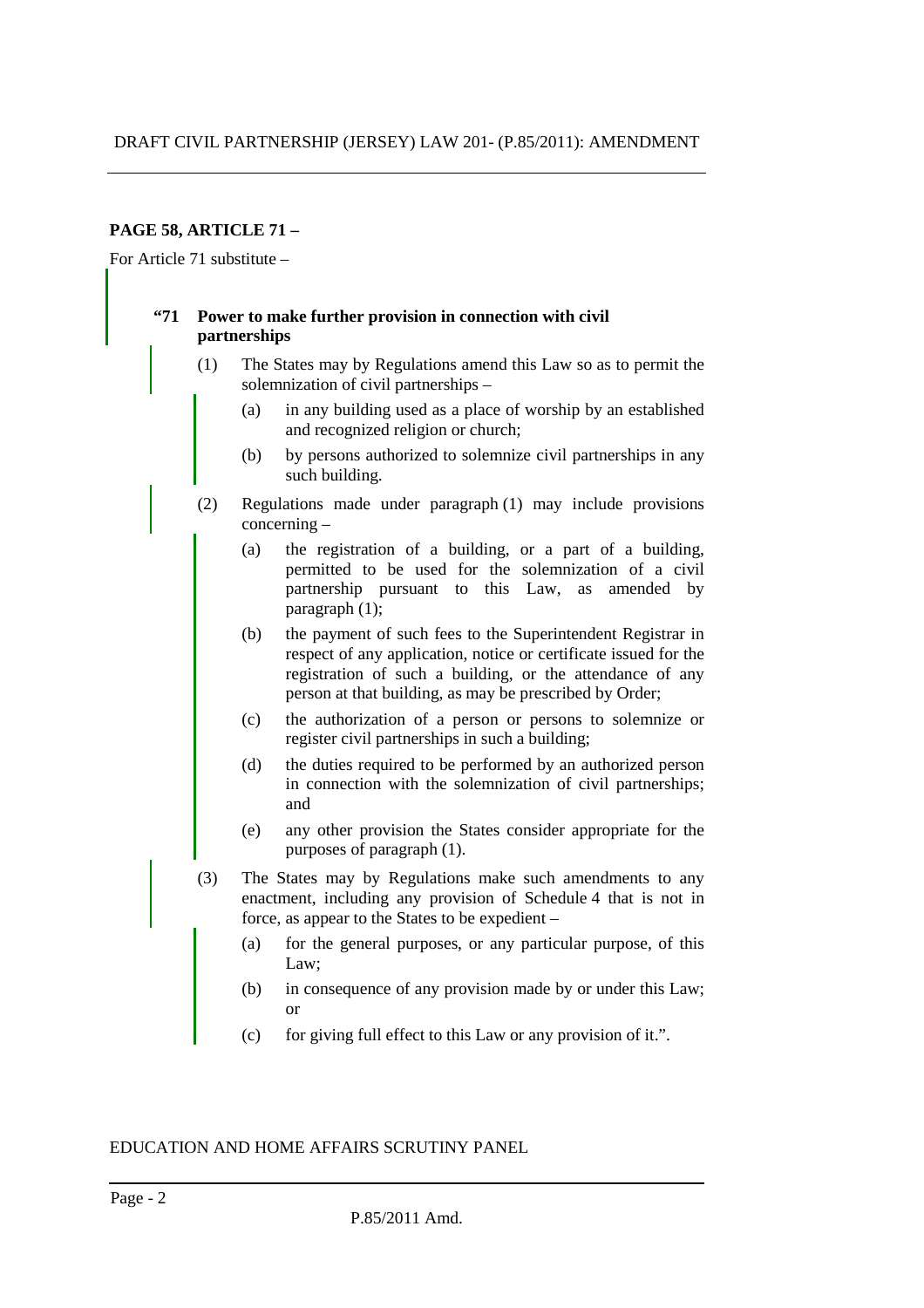## **REPORT**

- 1. The Education and Home Affairs Scrutiny Panel fully supports the principles of the Draft Civil Partnership (Jersey) Law 201- ("the draft Law") which will allow the legalisation of same-sex unions as far as possible on the same basis as married couples.
- 2. The option chosen by the States in the debate on P.136/2009 in October 2009 was to create a new legal relationship distinct from marriage. The definition of marriage is a contract between man and a woman to live as husband and wife, whereas a civil partnership is available to only same-sex couples. In this the States has chosen to follow the same route as the UK, which passed the Civil Partnership Act in 2004.
- 3. The intention of the draft Law is to confer as great a level of parity between civil partners and married spouses as possible. The Panel has examined the draft Law in order to satisfy itself that this intention has been realised. (In a separate comment we will describe the other issues we have examined.) We believe, however, that one aspect of the draft Law deserves further consideration, namely the prohibition on civil partnerships taking place in religious premises.
- 4. Under the draft Law as currently drafted, a civil partnership can only be a civil, and not a religious, procedure and cannot take place on religious premises. Opposite sex couples however, can, in relevant circumstances, choose to have either a religious or a civil marriage ceremony.
- 5. The specific prohibition on civil partnerships taking place in religious premises has been removed in the UK by the Equality Act 2010, section 202. When section 202 of the Equality Act 2010 is brought into effect, it will become possible in the UK for civil partnerships to be registered on religious premises where religious organisations permit this.
- 6. The purpose of our amendment is to enable the States to follow the example of the UK at some point in the future and to make Regulations, if so desired, which would allow for –
	- religious buildings to be registered for the solemnization of civil partnerships (Article 71(1)(a));
	- the authorisation of persons nominated by the owner or trustees of such buildings to solemnise civil partnerships (Article  $71(1)(b)$ );
	- a register of such buildings (to mirror Article 15 of the Marriage and Civil Status (Jersey) Law 2001 ("the 2001 Law")) and for persons to be authorized (to mirror Article 16 of the 2001 Law). (Article 71(2)(a) and  $(b)$ :
	- the payment of relevant fees to the Superintendent Registrar (Article 71(2)(b).
- 7. Article 71(3) repeats what was in the original Article 71.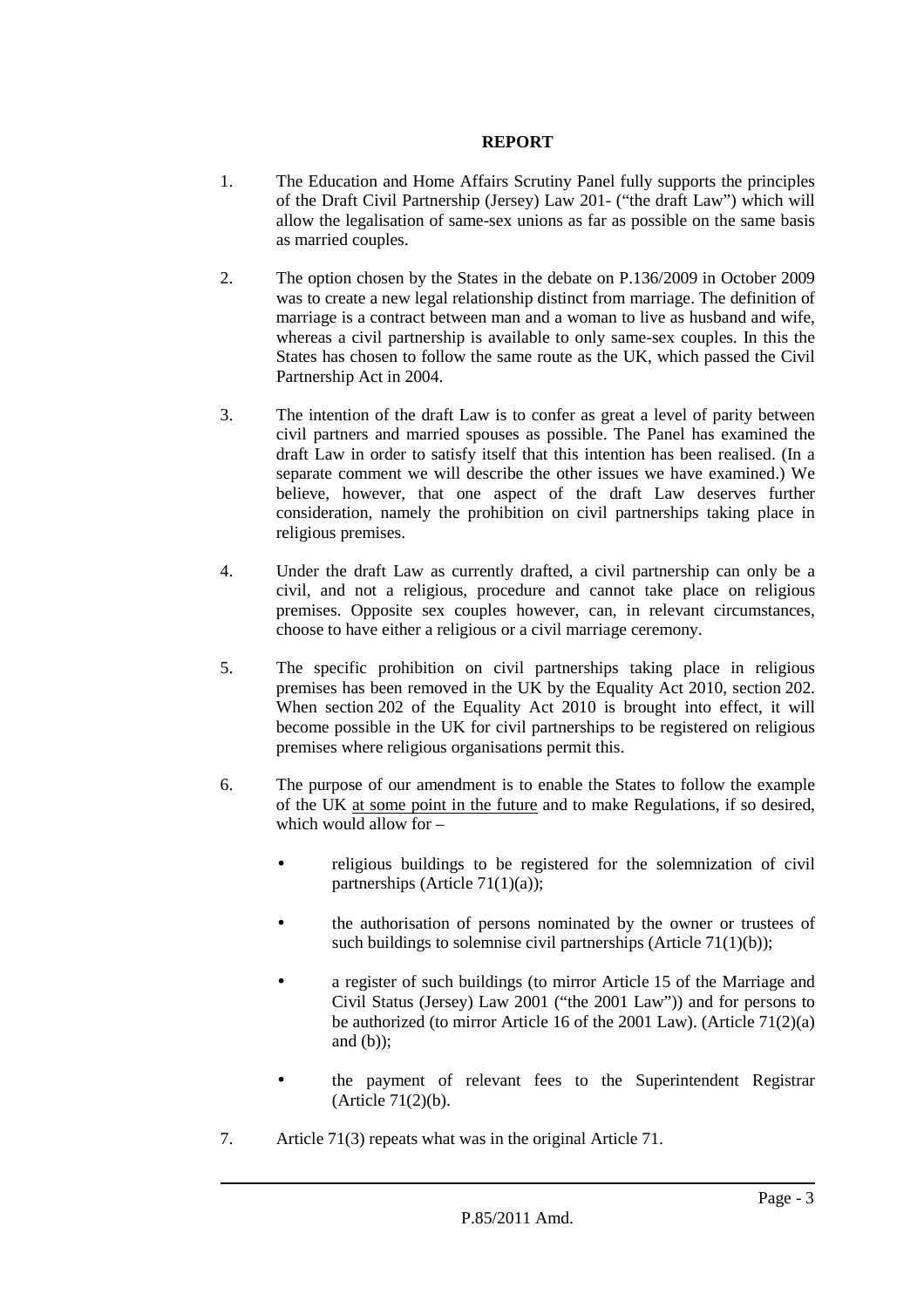- 8. These provisions would be entirely permissive, meaning that no religious organisation would be forced to host civil partnerships registrations if it did not want to.
- 9. These provisions would bring civil partnerships into line with heterosexual couples who are permitted to have a religious ceremony in Anglican churches or 'registered buildings' (which are any other religious building which the Connétable for the Parish has registered for the solemnisation of marriages). Some faith groups will already allow for a religious ceremony or blessing to take place for a civil partnership, but this has to take place separately from the civil registration. The UK Government consultation document sets out the implications of the proposed change –

*"What is new under these proposals is the scope to hold the registration itself on the same – religious – premises. We expect that the religious service will take place after the civil partnership registration to celebrate its formation. This will ensure that there is a clear break between the civil and religious elements and will allow the civil partnership registrar the time to establish in advance of the proceedings whether there is any reason why the registration cannot proceed. The exact details of the ceremony will be a matter for the couple to discuss and agree with the civil partnership registrar and minister leading the religious celebration. The service following the registration could be led by the minister of religion, include readings from religious texts, the singing of hymns or other religious chants; in short, all those religious elements that must not take place during the registration itself."<sup>1</sup>*

- 10. Our amendment allows time for the States to fully consider the implications of the arrangements, as we are not proposing the immediate implementation of the Regulations.
- 11. Our amendment does not affect civil partnership services taking place in 'approved' premises. 'Approved premises' is a term which applies to premises in which civil weddings can be celebrated. If premises are approved for civil weddings, no religious wedding can be celebrated there (see Articles 13(5) and 14(5) of the draft Law). In this respect, civil partnerships already reflect civil marriages.
- 12. We recognise that there are strong sensitivities regarding this issue. The decision by the UK Parliament to remove the prohibition on the registration of civil partnerships in religious premises was championed by a small number of religious organisations that already offered services of blessing and wished to go further by offering their premises for the registration itself. Other faiths are much more cautious about the issue, as they are concerned about a further perceived blurring in the distinction between civil partnership and marriage, and because of a concern that what is portrayed as an option might, over time, become an expectation, and even a duty.

 $1$  Civil partnerships on religious premises: A consultation, March 2011, Government Equalities office. http://www.equalities.gov.uk/default.aspx?page=1798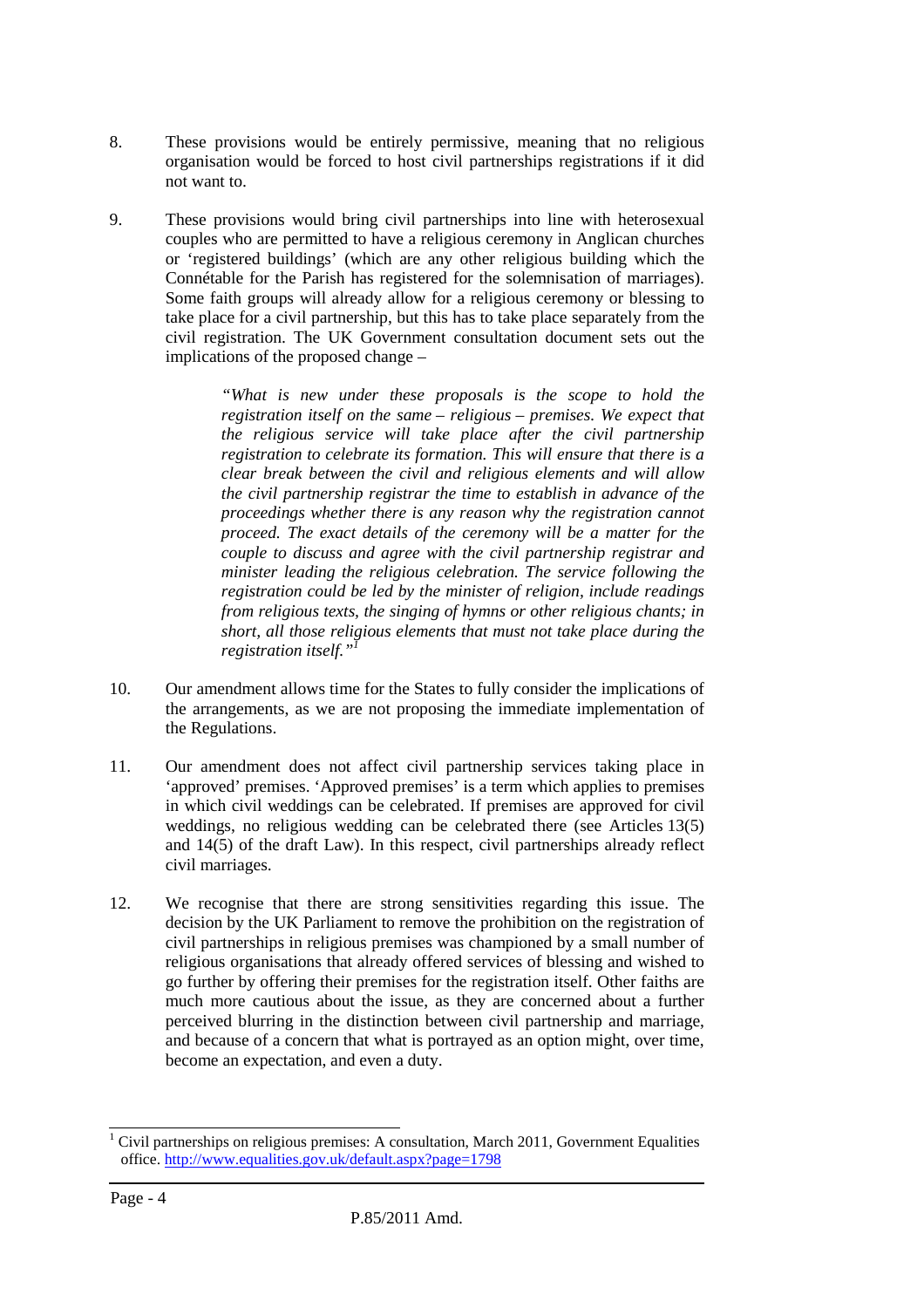- 13. We acknowledge that there is a debate going on in the UK and elsewhere regarding the possibility of allowing same-sex marriages. We do not, however, see our amendment as advancing this argument. The route chosen by the States to have a distinct Law governing civil partnerships maintains the separate legal identity, as we have stated in paragraph 2 above.
- 14. On the issue of a potential move towards the celebration of civil partnerships in religious premises being seen as a right, we have received a submission from a member of the public expressing concern about the introduction of legislation on what can happen in places of worship (see Appendix 1) and have no doubt that other people locally will share this concern.
- 15. We note, however, that section 202 of the Equality Act 2010 is quite clear that the change will be entirely voluntary and will not force any religious group to host civil registrations if they do not wish to do so, stating –

"*For the avoidance of doubt, nothing in this Act places an obligation on religious organisations to host civil partnership registrations if they do not wish to do so*."

16. The Explanatory Notes published with the Equality Act 2010 provides the following illustration –

> *"A couple seeking to register their civil partnership in a church that had not been approved for that purpose could not require those responsible for the church to allow them to hold the registration there. Nor could they require the denomination responsible for the church to seek approval to enable this."*

- 17. The UK Government proposal is to operate an 'opt-in' system for those faith groups that wish to host civil partnership registrations on their premises. The Government Equalities Office is currently consulting (ends 23rd June 2011) on the issue which it regards as a part of the Coalition's commitment to promoting and protecting the rights of lesbian, gay, bisexual and transgender (LGB&T) people. The Government consultation document sets out the changes necessary to allow civil partnerships to be registered on religious premises, where faith groups wish to host them. It asks key questions about a series of practical issues that need to be taken into account in order to make this a reality.
- 18. The following extract from the Ministerial Foreword to the Consultation makes clear the intentions of the UK Government –

*"Over the past ten months we have listened to all those with a key interest in this area and we are immensely grateful to all those who took the time to work with us on this subject. There was clear support for these changes amongst LGB people and faith groups that wish to host civil partnerships. Those faith groups which themselves did not wish to take advantage of these changes were also clear that they did not want to stand in the way of others who wanted to host civil partnerships. That is why these proposals are entirely voluntary. It will be for each faith group to decide whether they wish to host civil*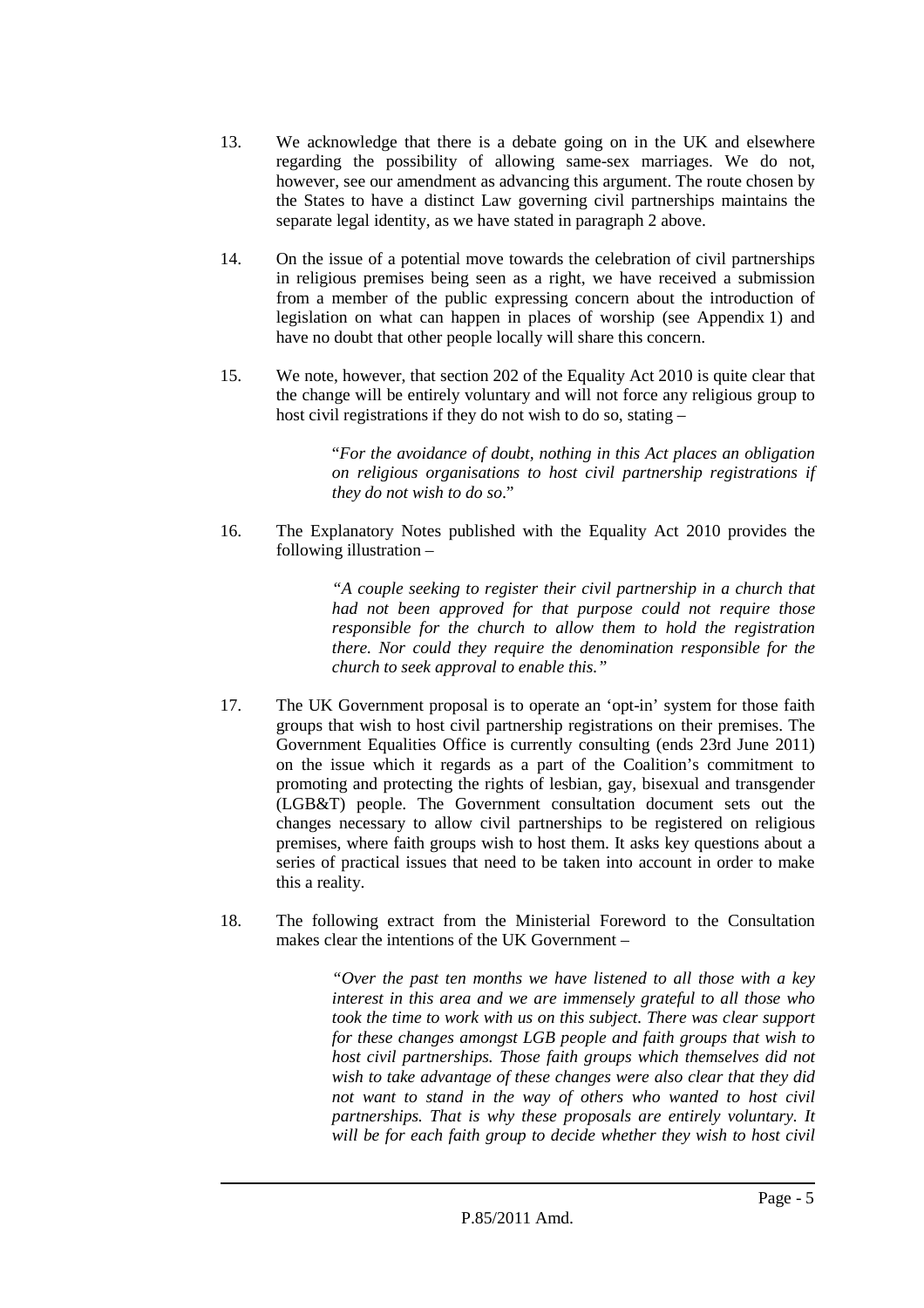*partnership registrations; none can be forced to do so against their will. We believe the proposals set out in this document are a positive step forward for both LGB rights and for religious freedom."<sup>2</sup>*

19. The Church of England has set out its position with regard to this issue in its response to the Government consultation –

> "*Given the decision that Parliament has already taken to amend the Civil Partnership Act 2004 in the Equality Act 2010, the response focuses on the need to assure that the forthcoming regulations continue to provide unfettered freedom for each religious tradition to resolve these matters in accordance with its own convictions and its own internal procedures of governance.*

> *That means that there needs to be an 'opting in' mechanism of the kind that the Government has proposed. In the case of the Church of England that would mean that its churches would not be able to become approved premises for the registration of civil partnerships until and unless the General Synod had first decided as a matter of policy that that should be possible*."<sup>3</sup>

- 20. This statement makes it clear that the governing body of the Church of England, the General Synod, would be responsible for deciding the Church's policy on the issue. It would not be left to individual congregations to follow their own course. We understand that this would be the position of many religious groups where the relevant governing body would determine the policy for the denomination.
- 21. We have discussed the above issues with a number of local witnesses, including the Deputy Chief Minister, the Community Relations Trust, the Dean of Jersey and representatives of the Quakers. Full transcripts of our discussion are available on the Scrutiny website.
- 22. The Dean stressed the importance of preserving Christian marriage as the fundamental building block of society –

*"Now, what I would not want to be heard to be saying in any capacity, personal or professional, is that I see civil partnership as identical to marriage, equivalent to marriage or whatever because I do not and the churches do not, and the single biggest thing that we would all want you to hear is that whatever you put into legislation should not be seen in any way to diminish marriage."* 

23. On the question of allowing civil partnerships in Anglican churches, he said –

*"There might well be some individual ministers who in theory would be happy to do what you suggest but the denomination would prevent that. So, whatever the Church of England in Jersey might think, and I* 

 $2^2$  Civil partnerships on religious premises: A consultation, March 2011, Government Equalities office. http://www.equalities.gov.uk/default.aspx?page=1798

<sup>&</sup>lt;sup>3</sup> http://www.churchofengland.org/media-centre/news/2011/06/registration-of-civilpartnerships-in-religious-premises.aspx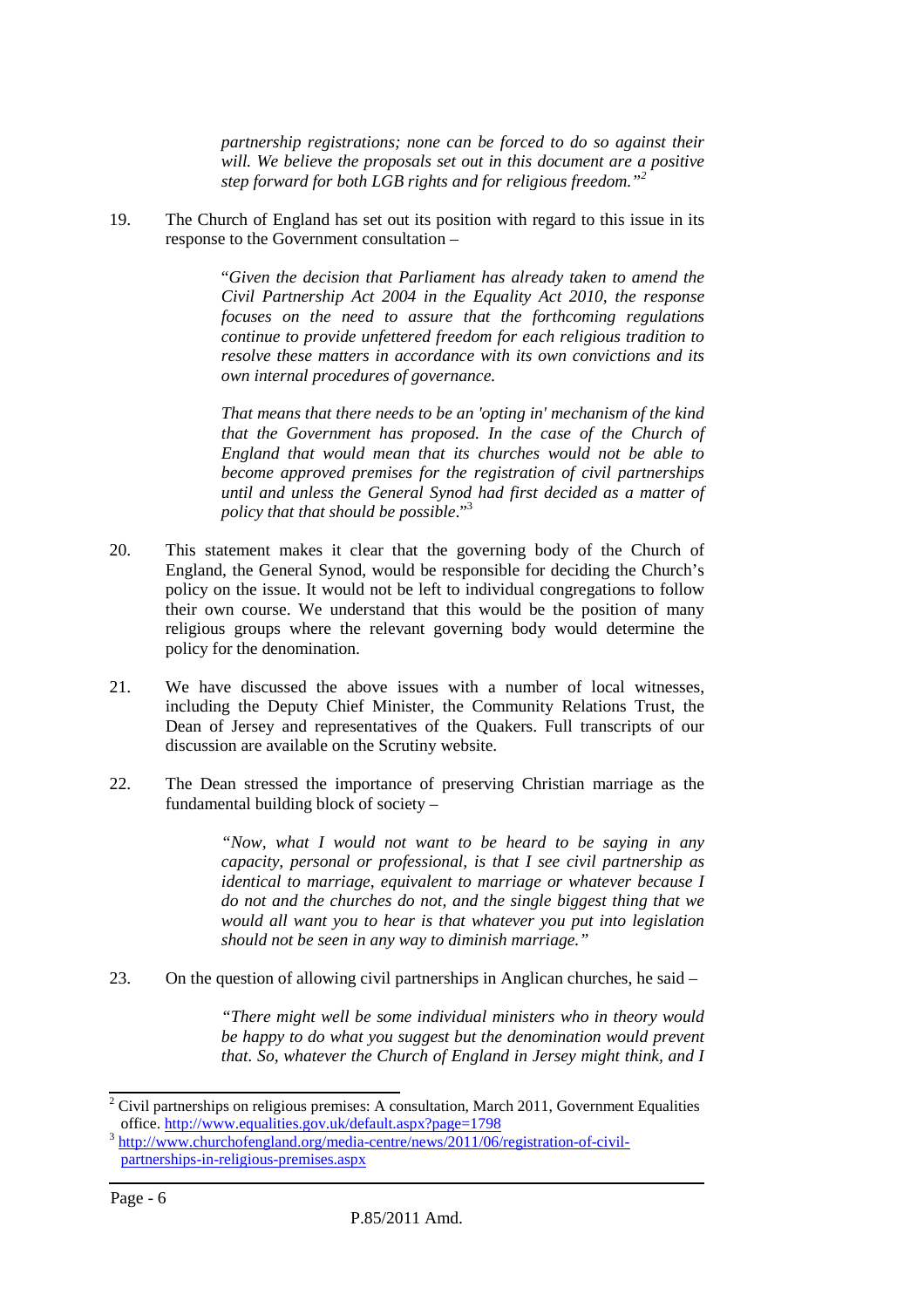*think the vast majority would take the traditional line, unless and until the general synod changed its mind then we could not anyway. Exactly the same in the Roman Catholic Church*."

- 24. The Quakers provided us with a statement which reflected a welcome for the possibility of allowing the celebration of civil partnerships on religious premises (Appendix 2).
- 25. The Community Relations Trust also provided a statement on the issue (Appendix 3). The Community Relations Trustee told the Panel that the Trust favoured a patient approach to the proposed change –

*"I can see in the future, and I think it would be the Trust's view then in the future, that the line of 'cannot be performed in churches' would be deleted. But at this stage I think to protect the people who have very high moral religious beliefs, they will sit quite happily with the Civil Partnership Law as it is, although that may offend one or 2 people who would like it to be in church. I think for the majority of people at the current time, putting it through with the proviso as it stands is the better option."* 

26. The Deputy Chief Minister told us that the draft Law had been prepared in a way which reflected the current legislation in the UK –

> *"The proposal was to bring forward civil partnerships on the same basis as civil partnerships were brought in in the United Kingdom. We have been very clear from the start that the legislation would be presented to the Assembly on the basis that it is purely a secular arrangement*."

27. He said that the proposal to allow for civil partnerships to be registered on religious premises should be discussed with the local leaders of faith groups –

> *"It would be wrong to almost slip in a Civil Partnerships Law without the provision and the separate distinction between what can be celebrated in terms of a civil partnership and where it can be celebrated. I may well agree with you that, ultimately, civil partnerships ought to be able to be performed on religious premises but I think it would be wrong not to go through a proper process of discussion with faith communities and with the Island about this issue and with the gay and lesbian groups. It is not a casual issue. There is a debate to be had with the established churches as to whether or not they want to have the ability to opt in. This law is not attempting to enter into the debate about marriage in the eyes of the church*."

28. We fully agree with the Minister on this point. This is why we have adopted the approach set out in our amendment, which does not make any immediate change to the prohibition on celebrating civil partnerships in religious premises, but simply allows for the States to make provision in the future after due consultation has taken place. It also allows the Island to step back and consider the outcome of the UK consultation without moving ahead of the changes proposed in the UK.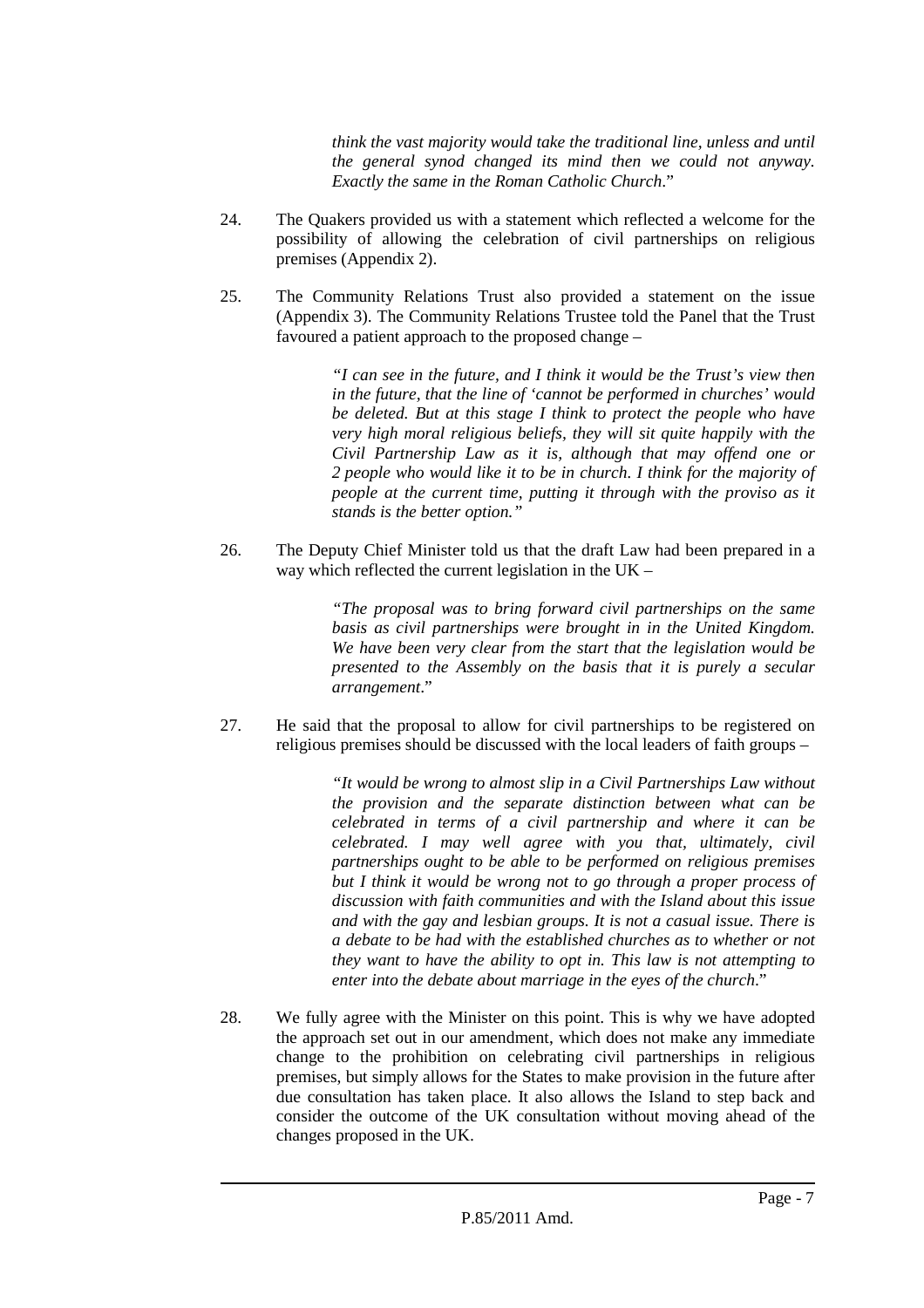# **Financial and manpower implications**

There are no additional financial or manpower implications for the States arising from this amendment. It is not anticipated that there would be any great number of requests for civil partnerships to be solemnised on religious premises. The Regulations, if approved by the States, allow for the payment of appropriate fees to the Superintendent Registrar to cover the costs of registration of religious buildings and authorised persons for conducting civil partnerships.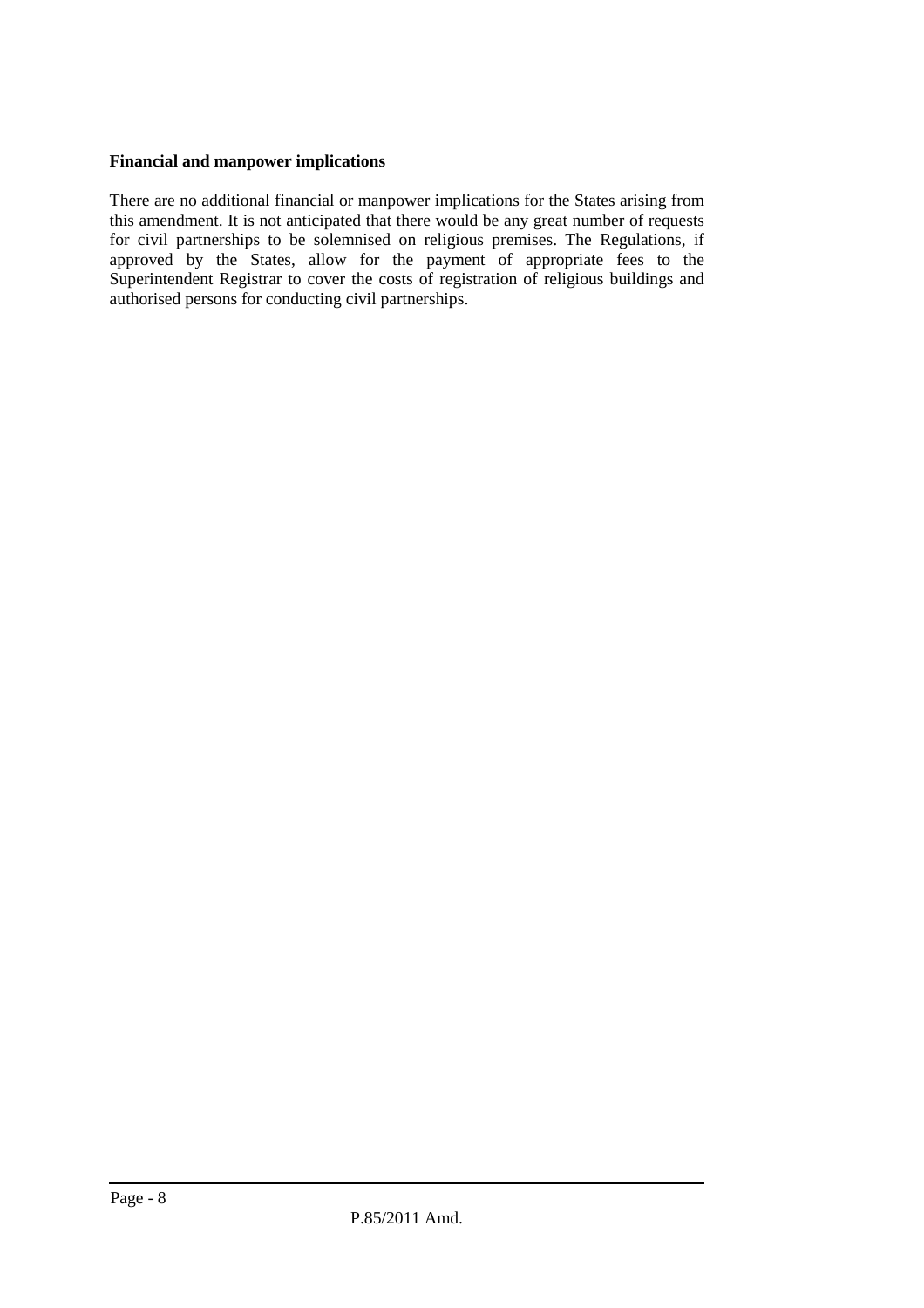# **APPENDIX 1**

#### **SUBMISSION FROM A MEMBER OF THE PUBLIC**

"We would strongly wish to tell your panel that the proposed changes to the law are not welcome in Jersey by the vast majority of ordinary people.

The proposed changes to the law are being promoted by a minority who have a specific viewpoint and do not reflect the wishes of the majority of the people.

Politicians should not legislate what has to happen in places of worship, we live in pluralistic society that values diversity, to legislate to force Christian places of worship to hold marriage ceremonies between single sex couples runs in direct opposition to both pluralistic values and Christian values. There are a plethora of places that single sex couples can have civil ceremonies in, to insist by legislation that this should include Christian places of worship is not a balanced view of recognising the sincerely held views by the Christian population of Jersey. Heterosexual marriages in Christian places of worship are an important bedrock of society and they have sustained our societies for thousands of years. Although not perfect, to weaken this is folly.

Civil Partnerships should most certainly not be legislated for in a place of Christian worship. It goes against what Christian values stand for, irrespective of whether a minority of the population would like to change that. These values have been in existence for thousands of years and to force opposite values onto the Christian population because a cultural whim is not wise government. These values are based on Biblical principles that have not changed during thousands of years of change, many cultural norms have changed during that period but the Biblical principles have not.

We, and many of the Christian population will use our vote at election time and are taking a very keen interest in what may become a dictatorial government if this legislation is approved. The interference by government into Christian practices is something that should be avoided, take note on how the UK government have recognised this sensitivity. We live in a time when the reputation of the Island's politicians is not a high as it should be, please ponder long and hard as to the effect of passing this legislation on both society as a whole and the reputation of the States.

We hope that as representatives of the people of Jersey, you will not allow personal agendas to lead your actions and that you will reflect on the folly of allowing minority views to bludgeon the peaceful acts of assembly and Christian witness. The States legislature is not a place where minority views should take precedence over the majority.

We live in a time when to speak against minority views of all types is easily and mistakenly dismissed as phobic, we wish to stress that this is not the case, there is a place for healthy debate on these matters whilst respecting sincerely held views by all parties, this communication is part of the debate and should not be mistaken as to its purpose."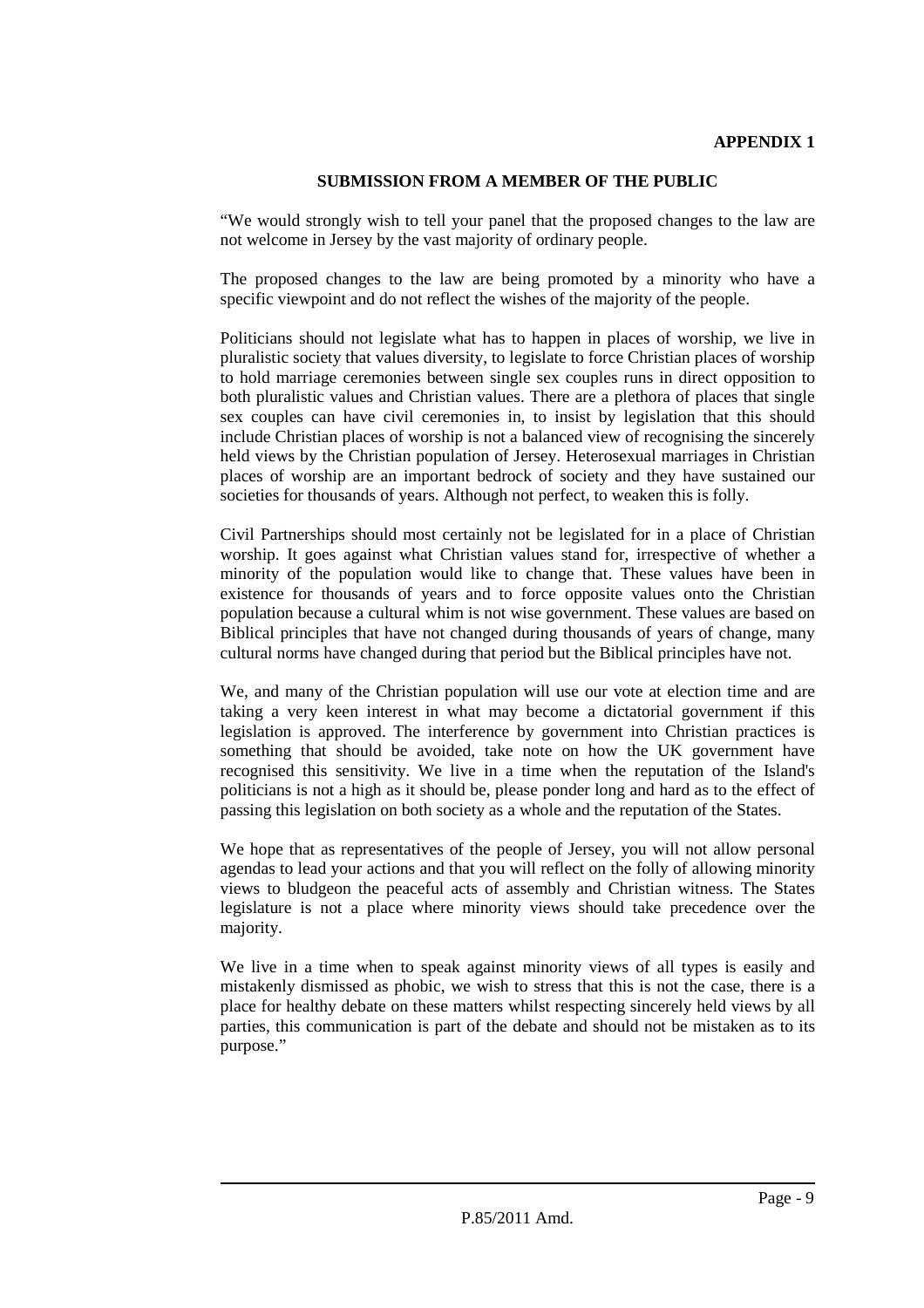#### **APPENDIX 2**

#### **SUBMISSION FROM THE QUAKERS**

"Quakers would welcome the introduction of a civil partnerships act in Jersey and if possible we would wish to be able to allow such partnership ceremonies to take place in our Meeting House in the manner of Quakers.

Quakers support a balance of equal rights with equal responsibility. For 9 years prior to the UK Civil Partnerships Act of 2005, Quakers were celebrating same sex relationships in their Meeting Houses through official Meetings for Commitment. Following upon the 2005 Act same sex couples in Scotland, England and Wales, who share Quaker beliefs, have been able to opt for a blessing or commitment ceremony after entering a civil partnership. If a Civil Partnerships Act is passed in Jersey we would like to be able to allow civil partnership ceremonies to actually take place in our Meeting House as it seems to us to be a natural progression from the commitment ceremony, after the event, which is practiced currently in the UK.

Quakers take marriage and civil partnership very seriously. To us it is not merely a civil contract but a religious act. As with marriage, only Members of the Meeting, or those who while not in formal membership are in unity with its nature and witness can be joined in a Quaker Meeting. This would also apply to Civil Partnerships.

For Quaker marriage services there has to be a registering officer within the Area Meeting (in Jersey's case this is the Southampton and Portsmouth Area Meeting) who is authorized to carry out the ceremony. If the Law on Civil Partnerships is enacted and ceremonies are permitted in places of worship, then we would wish the authority of the Quaker registering officer to be extended to include civil partnerships."